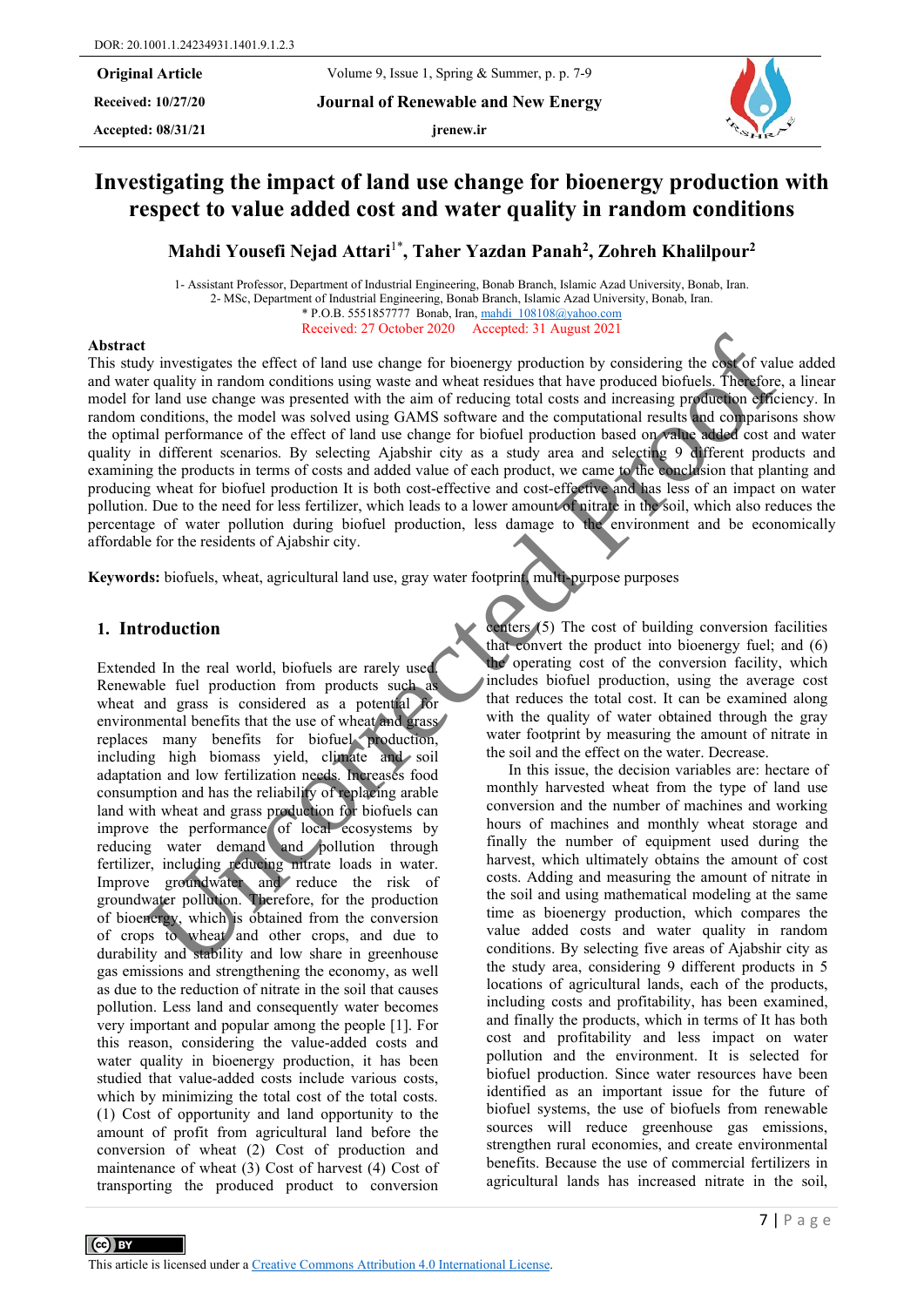which causes waterborne diseases such as infant water syndrome, so alternative products are used that have many benefits for biofuel production, including water compatibility. It needs air, soil and low fertilization, which reduces soil nitrate and ultimately reduces the gray footprint of water and the amount of water pollution, which has a high reliability.

Li et al. (2021) in a study on integrated life cycle and evaluation of non-food water footprint based on bioenergy production. For this purpose, they used a life cycle assessment model to analyze actual performance along with water footprint assessment methods. The unbroken exchanges between the three representative energy production technologies based on three categories of non-food crops (corn, sorghum and hybrid pennisetum) grown in marginal fields have been studied. The results of water footprint show that the combined penistome system has the greatest impact on water resources, while the other two technology options show the characteristics of environmental sustainability [2]. Many countries that draw their energy from fossil fuel sources have turned to renewable and environmentally friendly sources to alleviate growing concerns about global warming and environmental issues. Bioenergy technology is one of the potential alternatives to renewable energy systems. S. The unbochem exchanges between the three contains and the spatial particle in the equilibrium of the same in the spatial particle contained a contained persistes of non-food copy (com, sopher forest<br>in the cause of the

In a study, Abdel-Basset et al. (2021) evaluated sustainable bioenergy production technologies through a case study in Egypt. The results of a case study showed that the conversion of agricultural and municipal wastes into biogas is the most suitable sustainable bioenergy technology weighing 0.996 followed by petroleum products to biodiesel technology weighing 0.539 [3].

#### **2. Material and Method**

The purpose of modeling is to minimize the total cost of wheat for the biofuel supply chain, including upstream or inlet flow components (ground) and intermediate flow components (change facilities). It is also considered that the combination of private costs and environmental benefits, in the form of reducing the nitrate load in groundwater in the design of wheat supply chains, could lead to increasing social projects.

$$
\begin{aligned}\n\text{Min TC} &= C_{\text{opportion}} + C_{\text{production}} + C_{\text{harvest}} + C_{\text{storage}} + \\
\text{C}_{\text{transportion}} + \text{C}_{\text{invection}} + \text{C}_{\text{operator}} + \text{C}_{\text{operator}} + \text{C}_{\text{inversion}}\n\end{aligned}\n\tag{1}
$$

$$
C_{opportunity} = \max \left\{ \frac{\sum_{ipm} [(Price_{ip} \times Yield_{ip} - PC_{ip}) \times AH_{min})}{\sum_{ipm} [(LR_{ip} \times AH_{min})]} \right\}
$$
(2)

$$
C_{\text{production}} = \sum_{\text{min}} ((Est + AM) \times AH_{\text{min}})
$$
 (3)

$$
C_{\text{harvest}} = \sum_{\text{ipm}} (\sigma \times AH_{\text{mip}}) \tag{4}
$$

$$
C_{\text{storage}} = \sum_{\text{mi}} (\gamma_i \times \text{NXS}_{\text{mi}}) \tag{5}
$$

Ctransportation = 
$$
\sum_{i} (\theta_i \times (\sum_{mipj} XTN_{mij} + \sum_m XTO_{mijp})/(1 - \text{DMLtrans})
$$
 (6)

| Cinvestment = $\sum_{\text{I,cap}} (\omega_{\text{cap}} \times \text{CBB}_{\text{CAP, I}})$                                        | (7)  |
|------------------------------------------------------------------------------------------------------------------------------------|------|
| $\text{Coperation} = \sum_{\text{cap},i} (\alpha \times Q_{\text{cap}} \times \text{CBB}_{\text{cap},i})$                          | (8)  |
| $\sum_{m} AH_{mip} \leq Aa_{ip}$ , $\forall i, p \; Nov \leq m \leq Feb$                                                           | (9)  |
| Numb <sub>m</sub> <sup>k</sup> × Avehour <sub>m</sub> - $\sum_i (Mtb_i^k \times AH_{\text{min}}) \geq 0$ , $\forall k, m$          | (10) |
| $\sum_{\rm p} A H_{\rm{mip}} \times$ Yield <sub>i</sub> whe= XTN <sub>mij</sub> /(1 – DML <sup>trans</sup> ) + NXS <sub>mi</sub> , | (11) |
| ∀m, i                                                                                                                              |      |
| $XS_{(m+1)i} = (1 - DML_m^{stor}) \times KS_{mi} + NXS_{(m+1)l}$ ,                                                                 | (12) |
| $\forall m, i \; Nov \leq m \leq Feb$                                                                                              |      |
| $XS_{(m+1)i} = (1 - DMLmstor) \times XSmi - XTO_{(m+1)iip}/1 -$                                                                    | (13) |
| DML <sup>trans</sup> ), $\forall m, i$ March $\leq m \leq 0$ ct                                                                    |      |
| $\lambda(\sum_i XYN_{\text{mij}} + \sum_i XTO_{\text{mijp}}) - Q_m = 0$ , $\forall m$                                              | (14) |
| $AH_{\text{mip}}$ , XTN <sub>mij</sub> , NXS <sub>mi</sub> , XS <sub>mi</sub> , XTO <sub>mijp</sub> , Numb <sub>m</sub> k $\geq 0$ | (15) |
|                                                                                                                                    |      |

In Equation 1, the goal is to minimize the total cost of wheat.

In Equation 2, opportunity cost is defined as profit from alfalfa crops or pasture production activities that occur before the land is converted to perennial wheat production. Biomass yields, production costs, and land available to change agricultural land use (corn, cotton, clustered corn, soybeans, wheat, and alfalfa / pastures) and perennial wheat vary across space units. Therefore, opportunity cost is defined as net income from initial land use or land rent.

Equivalent to the 3 costs of perennial wheat production, it includes the creation of perennial wheat on each type of arable land and annual maintenance costs.

In the equation of 4 harvest costs, the harvest of perennial wheat using a large sowing system is rectangular.

Equation 5 includes the cost of storing wheat, including the cost of materials, equipment, and labor for packing and storage operations with sacks.

Equivalent 6 to the cost of transportation is the use of semi-trailer trucks and trailers to transport wheat from storage to facility centers.

In the equation of 7 annual investment costs, the capacity conversion centers are multiplied by the number of capacity conversion centers.

In the equation of 8 operating costs of biomass being produced in each change center is calculated based on the capacity of that center.

Equation 9 sets out the limitations that apply to the requirements and practical operating rules of mass balance.

In the equation of 10 available areas, based on wheat yields for forage production, lignocellulose biomass is limited per use source per month.

Equivalent to 11 working hours per month based on harvest days due to weather during the growing season.

In Equations 12 and 13 requires wheat, which must be provided during the harvest season and is equal to the sum of direct delivery after adjusting the transport of dry waste and indirect transport to the warehouse.

In Equation 14, the stockpile equilibrium of wheat realizes dry matter after consideration. Finally, it shows the deliveries of raw materials to the conversion centers during each month that are needed to meet the demand for biomass production.